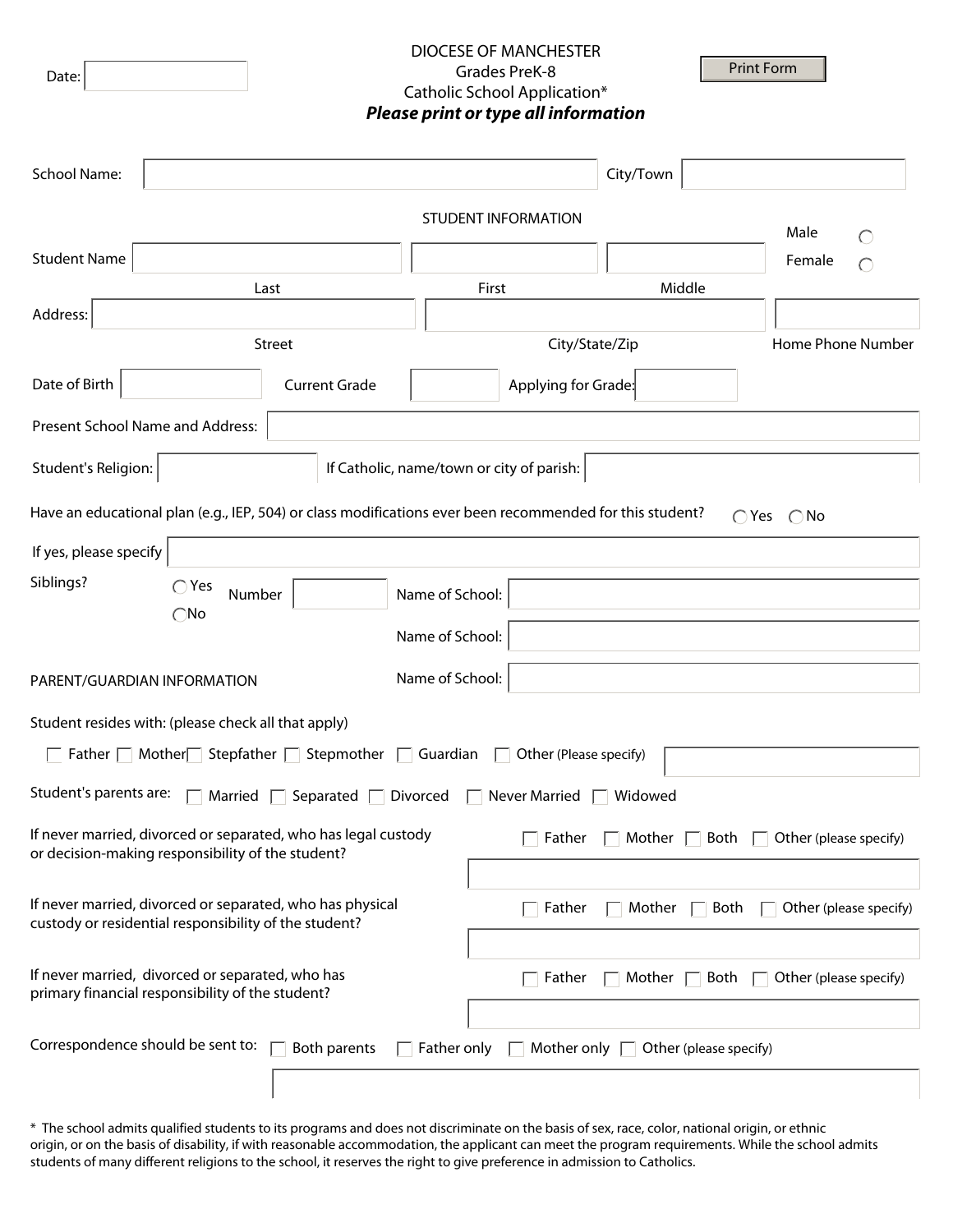Name of Parent

| <b>INGITIC OF FUILDITE</b>                 |                                                    |                        |             |          |
|--------------------------------------------|----------------------------------------------------|------------------------|-------------|----------|
| $\Box$ Dr.<br>$\Box$ Mrs.<br>Mr.<br>$\Box$ | Other (please specify)<br>Ms.<br>$\mathbf{L}$      |                        |             |          |
| Name:                                      |                                                    |                        | Living      | Deceased |
| Maiden Name                                |                                                    |                        |             |          |
| Relationship to Student:                   |                                                    |                        |             |          |
| Home Address:                              |                                                    |                        |             |          |
| Cell Phone:                                | E-mail:                                            |                        |             |          |
| Employer:                                  |                                                    | Title:                 |             |          |
| <b>Business Address:</b>                   |                                                    | <b>Business Phone:</b> |             |          |
| Name of Parent                             |                                                    |                        |             |          |
| $\Box$ Mrs.<br>$\Box$ Dr.<br>Mr.<br>$\Box$ | Ms.<br>Other (please specify)<br>$\mathbf{L}$      |                        |             |          |
| Name:                                      |                                                    |                        | Living      | Deceased |
| Maiden Name                                |                                                    |                        |             |          |
| Relationship to Student:                   |                                                    |                        |             |          |
| Home Address:                              |                                                    |                        |             |          |
| Cell Phone:                                | E-mail:                                            |                        |             |          |
|                                            |                                                    | Title:                 |             |          |
| Employer:                                  |                                                    |                        |             |          |
| <b>Business Address:</b>                   |                                                    | <b>Business Phone:</b> |             |          |
| If applicable:                             |                                                    |                        |             |          |
| Name of Guardian                           |                                                    |                        |             |          |
| $\Box$ Mrs.<br>$\Box$ Dr.<br>Mr.           | $\Box$ Ms.<br>Other (please specify)<br>$\Gamma$ 1 |                        |             |          |
| Name:                                      |                                                    |                        | Living<br>П | Deceased |
| Maiden Name                                |                                                    |                        |             |          |
| Relationship to Student:                   |                                                    |                        |             |          |
| Home Address:                              |                                                    |                        |             |          |
| Cell Phone:                                | E-mail:                                            |                        |             |          |
| Employer:                                  |                                                    | Title:                 |             |          |
| <b>Business Address:</b>                   |                                                    | <b>Business Phone:</b> |             |          |